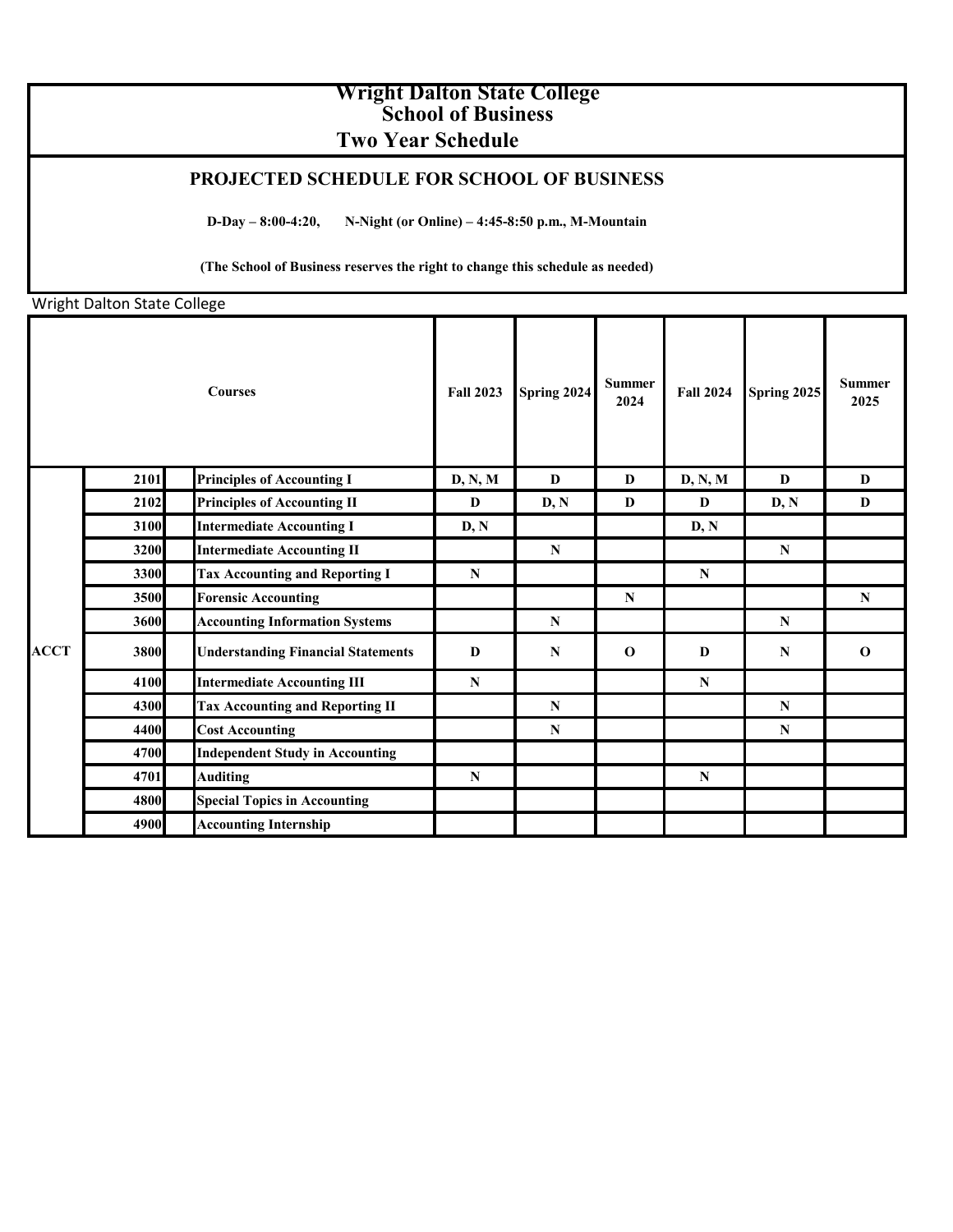|             |      | <b>Courses</b>                                         | <b>Fall 2023</b> | Spring 2024 | <b>Summer</b><br>2024 | <b>Fall 2024</b> | <b>Spring 2025</b> | <b>Summer</b><br>2025 |
|-------------|------|--------------------------------------------------------|------------------|-------------|-----------------------|------------------|--------------------|-----------------------|
|             | 2106 | <b>Environment of Business</b>                         | D, N, M          | D, N        |                       | D, N, M          | D, N               |                       |
|             | 2201 | <b>Fundamentals of Computer</b><br><b>Applications</b> | D, N             | D, N, M     | $\mathbf 0$           | D, N             | D, N, M            | $\mathbf 0$           |
|             | 2850 | <b>Business Statistics</b>                             | D, N             | D, N        | $\mathbf 0$           | D, N             | D, N               | $\mathbf 0$           |
|             | 3055 | <b>Quantitative Methods</b>                            | D, N             | D           | $\mathbf{o}$          | D, N             | D                  | $\mathbf{o}$          |
|             | 3060 | <b>Business Law</b>                                    | $\mathbf N$      | D           |                       | N                | D                  |                       |
| <b>BUSA</b> | 3070 | <b>Business Ethics</b>                                 | D                | $\mathbf N$ |                       | D                | N                  |                       |
|             | 3301 | <b>Business Communications</b>                         | D, N             | D, N        | $\mathbf 0$           | D, N             | D, N               | $\mathbf 0$           |
|             | 3351 | <b>International Business</b>                          | D, N             | D, N        | $\mathbf 0$           | D, N             | D, N               | $\mathbf 0$           |
|             | 3531 | <b>Data Cleaning and Visualization</b>                 | $\mathbf 0$      | D           |                       | $\mathbf{o}$     | D                  |                       |
|             | 3532 | <b>Business Analytics and Data Mining</b>              | D                |             |                       | D                |                    |                       |
|             | 3701 | <b>Professional Seminar</b>                            | D                | D           |                       | D                | D                  |                       |
|             | 4800 | <b>Special Topics in Business</b>                      |                  |             |                       |                  |                    |                       |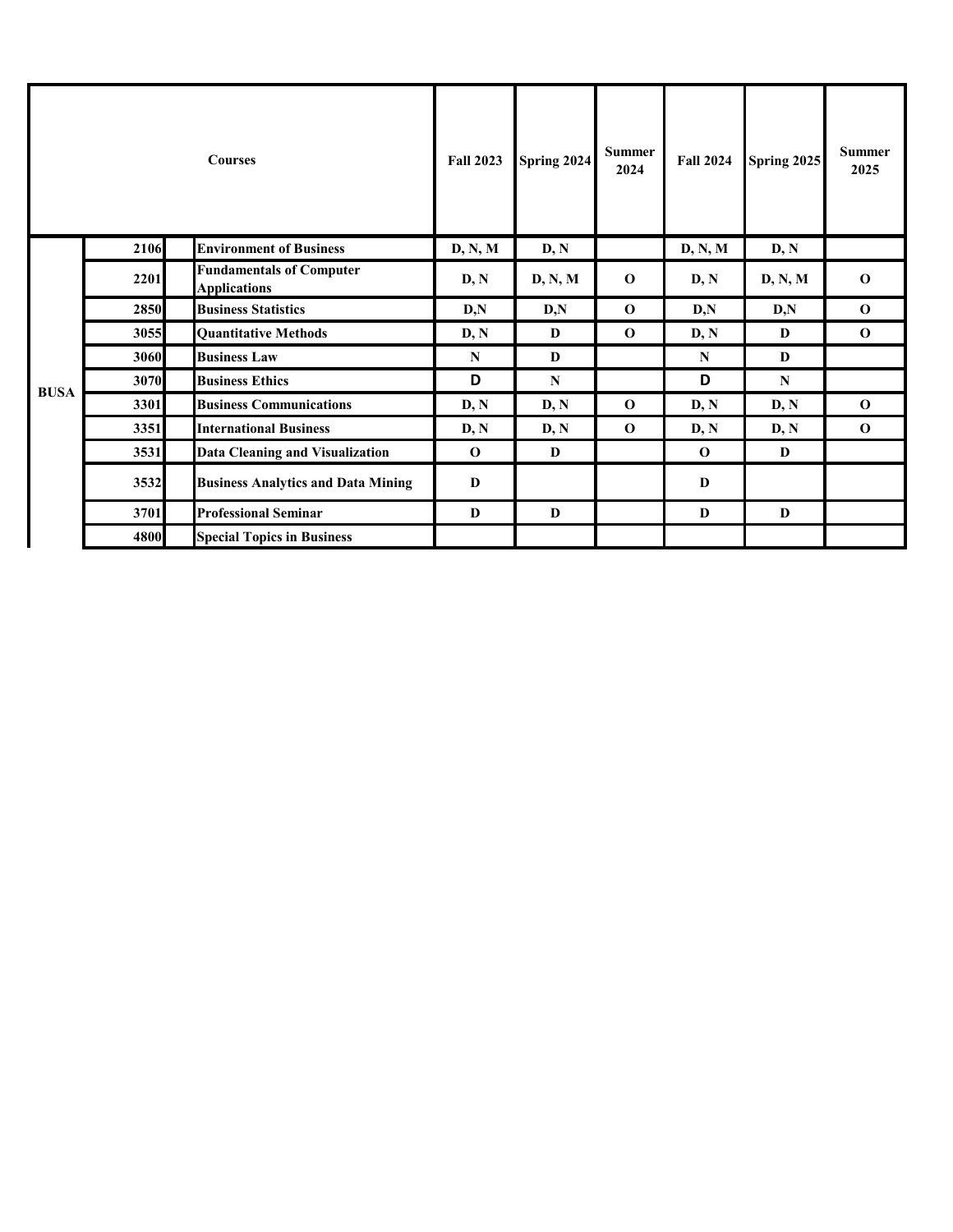|             |      | <b>Courses</b>                      | <b>Fall 2023</b> | Spring 2024  | <b>Summer</b><br>2024 | <b>Fall 2024</b> | <b>Spring 2025</b> | <b>Summer</b><br>2025 |
|-------------|------|-------------------------------------|------------------|--------------|-----------------------|------------------|--------------------|-----------------------|
|             | 2105 | <b>Principles of Macroeconomics</b> | D, N, M          | ${\bf N}$    | D                     | D, N, M          | $\mathbf N$        | D                     |
|             | 2106 | <b>Principles of Microeconomics</b> | $\mathbf N$      | D, N, M      | D                     | ${\bf N}$        | D, N, M            | D                     |
|             | 3109 | <b>Managerial Economics</b>         |                  | $\mathbf{D}$ |                       |                  | D                  |                       |
| <b>ECON</b> | 3112 | <b>Money and Banking</b>            | D                |              |                       | $\mathbf{D}$     |                    |                       |
|             | 4101 | <b>Applied Econometrics</b>         |                  | D            |                       |                  | D                  |                       |
|             | 4700 | <b>Independent Study Economics</b>  |                  |              |                       |                  |                    |                       |
|             | 4800 | <b>Special Topics in Economics</b>  |                  |              |                       |                  |                    |                       |
|             | 4900 | <b>Economics Internship</b>         |                  |              |                       |                  |                    |                       |
|             | 3056 | <b>Principles of Finance</b>        | D, N             | D, N         | $\mathbf 0$           | D, N             | D, N               | $\mathbf 0$           |
|             | 3101 | <b>Intermediate Corp. Finance</b>   | D                |              |                       | D                |                    |                       |
|             | 3201 | <b>Investments</b>                  | D                |              |                       | D                |                    |                       |
| <b>FINC</b> | 4112 | <b>Real Estate Finance</b>          | D                |              |                       | D                |                    |                       |
|             | 4301 | <b>Risk Management</b>              |                  | D            |                       |                  | D                  |                       |
|             | 4700 | <b>Independent Study Finance</b>    |                  |              |                       |                  |                    |                       |
|             | 4701 | <b>Finance Case Studies</b>         |                  | D            |                       |                  | D                  |                       |
|             | 4800 | <b>Special Topics in Finance</b>    |                  |              |                       |                  |                    |                       |
|             | 4900 | <b>Finance Internship</b>           |                  |              |                       |                  |                    |                       |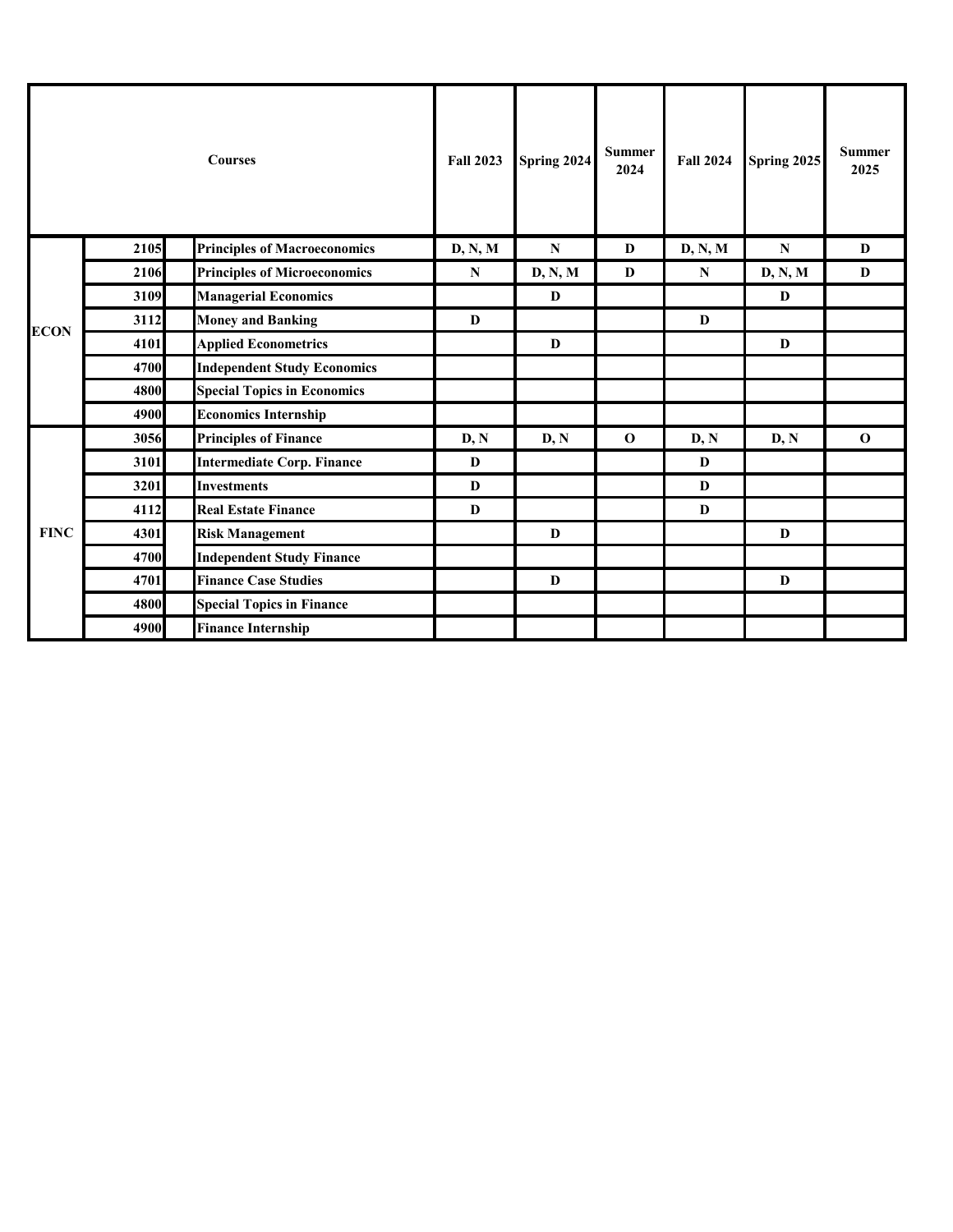|             |      | <b>Courses</b>                                          | <b>Fall 2023</b> | Spring 2024  | <b>Summer</b><br>2024 | <b>Fall 2024</b> | Spring 2025  | <b>Summer</b><br>2025 |
|-------------|------|---------------------------------------------------------|------------------|--------------|-----------------------|------------------|--------------|-----------------------|
|             | 3251 | Principles of Logistics & SC<br>Management              | D, N             | D            | $\mathbf 0$           | D, N             | D            | $\mathbf{o}$          |
|             | 3252 | <b>Strategic Supply Management</b>                      | D                |              |                       | D                |              |                       |
|             | 3360 | <b>Business Negotiations Skills</b>                     |                  | $\mathbf{D}$ |                       |                  | D            |                       |
|             | 4253 | Int. Materials & SC Management                          |                  | ${\bf N}$    |                       |                  | $\mathbf N$  |                       |
| <b>LSCM</b> | 4288 | Logistics                                               | $\mathbf{D}$     |              |                       | $\mathbf{D}$     |              |                       |
|             | 4580 | <b>Supply Chain Mgmt. Systems</b>                       | D                |              |                       | $\mathbf{D}$     |              |                       |
|             | 4700 | <b>Ind. Study in LSCM</b>                               |                  |              |                       |                  |              |                       |
|             | 4800 | <b>Special T. in Logistics and SCM</b>                  |                  |              |                       |                  |              |                       |
|             | 4900 | <b>Logistics and S. Chain Internship</b>                |                  |              |                       |                  |              |                       |
|             | 3010 | <b>Principles of Marketing</b>                          | D                | D, N         | $\mathbf 0$           | D                | D, N         | $\mathbf 0$           |
|             | 3011 | <b>Consumer Behavior</b>                                |                  | D            |                       |                  | D            |                       |
|             | 3233 | <b>Retail Marketing</b>                                 |                  | $\mathbf{D}$ |                       |                  | D            |                       |
|             | 3455 | <b>Professional Selling</b>                             |                  |              | $\mathbf 0$           |                  |              | $\mathbf 0$           |
|             | 3570 | <b>Integrated Brand Promotions</b>                      | D                |              |                       | D                |              |                       |
| <b>MARK</b> | 4121 | <b>Marketing Research and Analysis</b>                  | D                |              |                       | D                |              |                       |
|             | 4433 | <b>Social Media Marketing</b>                           | D                |              |                       | $\mathbf{D}$     |              |                       |
|             | 4700 | <b>Independent Study in Marketing</b>                   |                  |              |                       |                  |              |                       |
|             | 4701 | <b>Marketing Strategy</b>                               |                  | D            |                       |                  | $\mathbf{D}$ |                       |
|             | 4800 | <b>Special Topics in Marketing</b>                      |                  |              |                       |                  |              |                       |
|             | 4900 | <b>Marketing Internship</b>                             |                  |              |                       |                  |              |                       |
|             | 3351 | <b>Management Information Systems</b>                   | D, N             | D, N         | $\mathbf 0$           | D, N             | D, N         | $\mathbf 0$           |
|             | 3352 | <b>Management Applications</b><br><b>Programming I</b>  | $\mathbf N$      |              |                       | ${\bf N}$        |              |                       |
|             | 3353 | <b>Management Applications</b><br><b>Programming II</b> |                  | ${\bf N}$    |                       |                  | ${\bf N}$    |                       |
|             | 3356 | <b>Database Management Systems</b>                      | ${\bf N}$        |              |                       | ${\bf N}$        |              |                       |
| <b>MGIS</b> | 3390 | <b>Management of IS Security</b>                        | N                |              |                       | ${\bf N}$        |              |                       |
|             | 4358 | <b>Web-based MIS</b>                                    |                  |              |                       |                  |              |                       |
|             | 4360 | Databases: Big Data & Analytics                         |                  | ${\bf N}$    |                       |                  | ${\bf N}$    |                       |
|             | 4700 | <b>Independent Study in MIS</b>                         |                  |              |                       |                  |              |                       |
|             | 4701 | <b>Systems Analysis and Design</b>                      |                  | ${\bf N}$    |                       |                  | ${\bf N}$    |                       |
|             | 4800 | <b>Special Topics in MIS</b>                            |                  |              |                       |                  |              |                       |
|             | 4900 | <b>Management Infor Systems Internship</b>              |                  |              |                       |                  |              |                       |